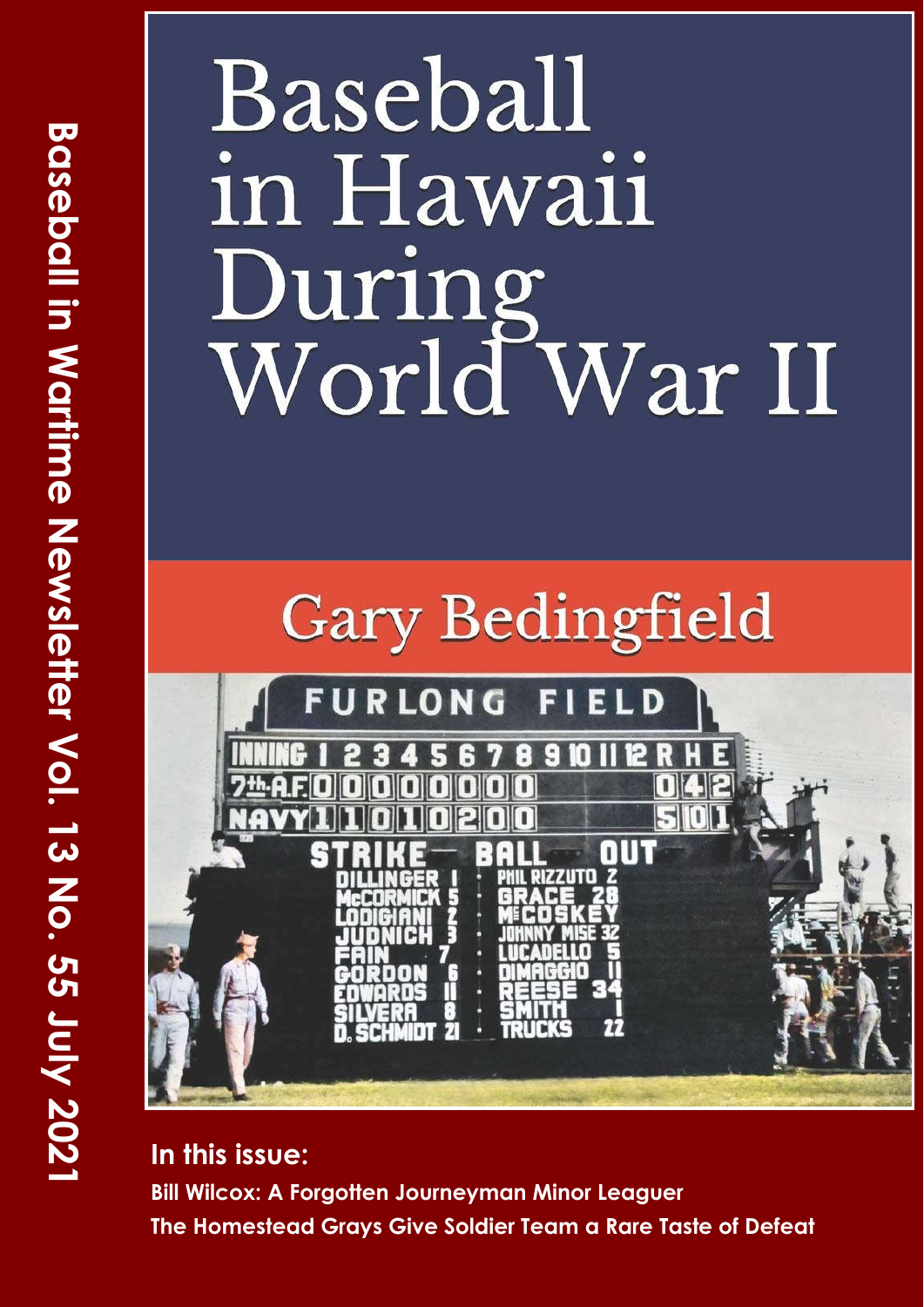#### Welcome Back!

It's been a while since the last edition of the Baseball in Wartime Newsletter, but I guess I have a reasonable excuse. Following on from the theme of the last five newsletters I decided to write a book on baseball in Hawaii. It was a project I had be toiling with for quite some time and the pandemic gave me an opportunity to focus my research and get the job done. "Baseball in Hawaii During World War II" was released in April of this year and I'm pleased to say it's received a positive response. Thank you to everyone who helped make that book possible and to everyone who has taken the time to purchase a copy. It's much appreciated.

Since the release of the book, I've been provided with the photo collections of two players who were in Hawaii during the war – Joe Gedzius and Stan Ferek. I'll be featuring these photos in a future newsletter.



Also, this month, I was kindly asked by Gary Cieradkowski to write a guest post for his wonderful "Infinite Baseball Card Set." I've always been a huge fan of Gary's work and it was an honor

to write about a favorite of mine who

played in Hawaii – former Brooklyn catcher Sid "Pudge" Gautreaux. You can read the story here https://studiogaryc.com/2021/07/16/sid[gautreaux-guest-author-gary-bedingfield-2/](https://studiogaryc.com/2021/07/16/sid-gautreaux-guest-author-gary-bedingfield-2/)

This edition of the newsletter looks at a couple of interesting wartime events that have come my way in recent months. The first is the story of Bill Wilcox, a journeyman ballplayer who was wounded in action in World War I, but not to the severe extent the press would have you believe. The second is about a game that took place at Forbes Field in 1943 between the Negro League Homestead Grays and the US Army's New Cumberland Reception Center. Whilst the game holds no real significance, apart from showcasing the power of the Grays, the story links to a 12-year-old batboy who is now 92 and hoping to find a photograph from that day.

A number of people have asked what the next project will be for me. Well, there are no immediate plans, but at some point I'd like to tackle the European Theater during World War II and I'm pretty sure I can talk my good friend, Shawn Hennessy, into assisting with that one.

In the meantime, enjoy this newsletter, my latest book and don't forget to visit my websites!

[www.baseballinwartime.com](http://www.baseballinwartime.com) [www.baseballsgreatestsacrifice.com](http://www.baseballsgreatestsacrifice.com)

Gary Bedingfield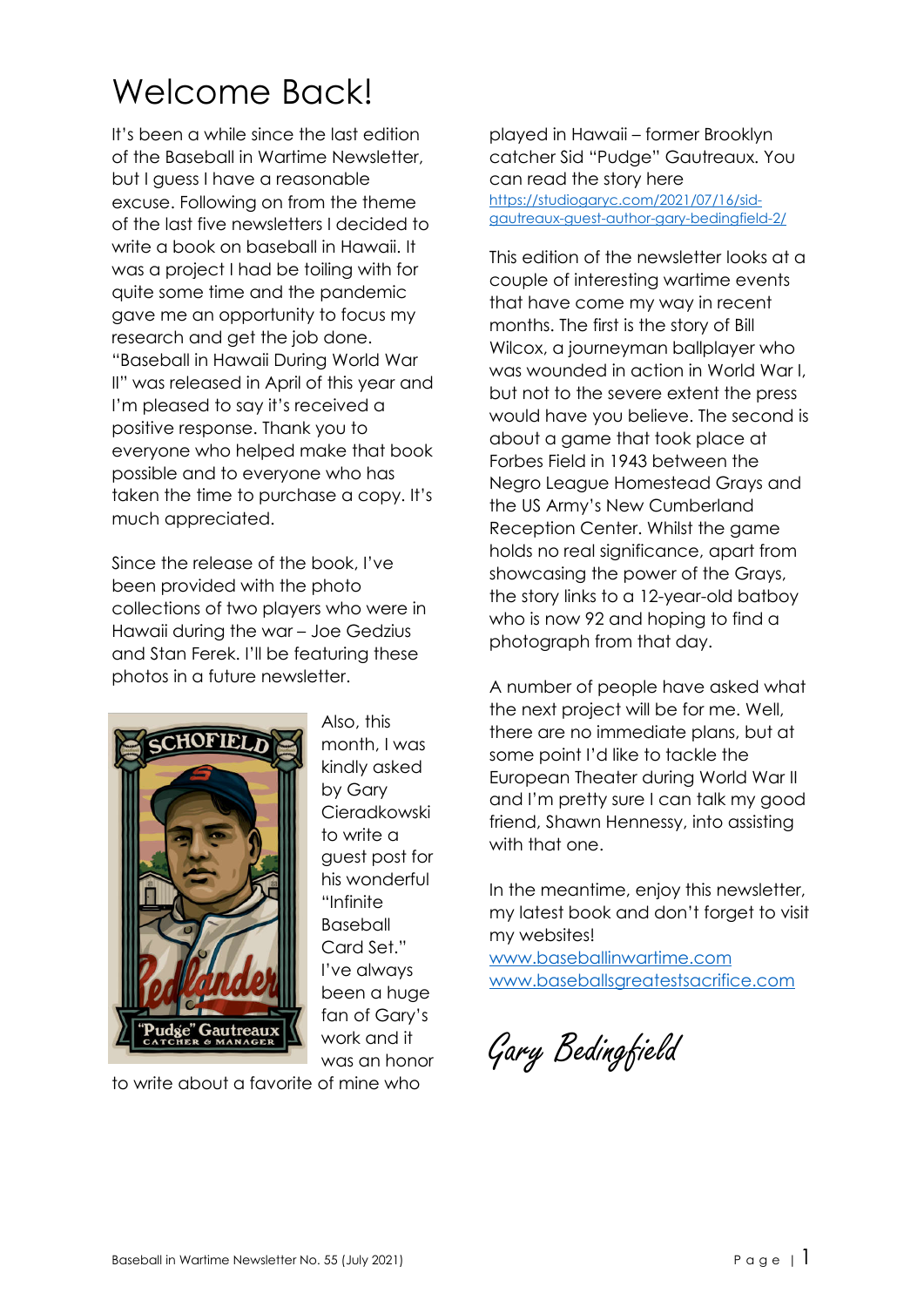#### Bill Wilcox A Forgotten Journeyman Minor Leaguer



*Bill Wilcox with the Albany Senators in 1914*

Bill Wilcox was brought to my attention by Chris Woodman, who runs the Pre-War Minor League Baseball Player Database (<https://minorleaguebaseballplayer.blogspot.com>). During his research of early 20<sup>th</sup> century players, Chris often uncovers the names of those who were killed or wounded in military service and sends them my way for addition to my website. Bill Wilcox caught my attention because it appeared he'd lost both legs in combat in Italy in 1918. Numerous contemporary press reports corroborated this story and even his Sporting News player contract card stated, "Both legs shot off in Italy in October 1918." Pretty conclusive I thought…until I began to dig a little deeper.

While searching for all available records relating to Bill, I discovered his 1942 World War II draft registration card. Under the section labeled: "Other obvious physical characteristics that will aid in identification," Bill had written, "None." I'm sure that having no legs is an obvious physical characteristic. Something was wrong. Here's the true story of Bill Wilcox.

William P. "Bill" Wilcox, the son of John H. and Mary J. (nee Phillips) Wilcox was born on July 23, 1890 in Somerville, New Jersey. He first appears on the baseball radar in 1910, playing for the Buffalo Pullmans – a semi-pro team sponsored by the Pullman Company of Buffalo which made railroad cars. Bill most likely worked for the company at the time. Unconfirmed reports indicate he may have had trials with the Scranton Miners of the Class B New York State League that year and in 1911. He also played briefly with the Victoria Bees of the Class B Northwestern League in 1912. In 1913, the young outfielder had a tryout arranged by scout William Neal with the Louisville Colonels of the Class AA American Association. Bill was deemed not ready for American Association play but joined the Youngstown Steelmen of the Class B Interstate League and later that season played for the Zanesville Flood Sufferers of the same league.

In 1914, he played 83 games with the Albany Senators of the New York State League and batted .264. He was back with Albany in the spring of 1915 but played the bulk of the season with the Jamestown Rabbits and Wellsville Rainmakers of the Interstate League, appearing in 63 games between the two clubs. The following year, the 25 year-old's baseball talent took him to the south. He made New Orleans his winter home and played for the Mobile Sea Gulls of the Class A Southern Association in 1916, appearing in 116 games but batting only .217. He was on the move again in 1917 after being released by Mobile, playing for the Indiana-based Richmond Quakers in the Class B Central League. Bill played just 14 games when he was released by the club. Not because of his playing (he was batting a reasonable .250) but because of his off-field antics. In May, while intoxicated, Bill entered a hotel lobby in Richmond and began to cause a scene. The hotel manager called the police and a black officer, Patrolman Bundy, arrived to make the arrest. Bill refused to accompany a black police officer to the station and a further police officer arrived to assist with the arrest. Bill was fined \$5 and costs in the city court on May 24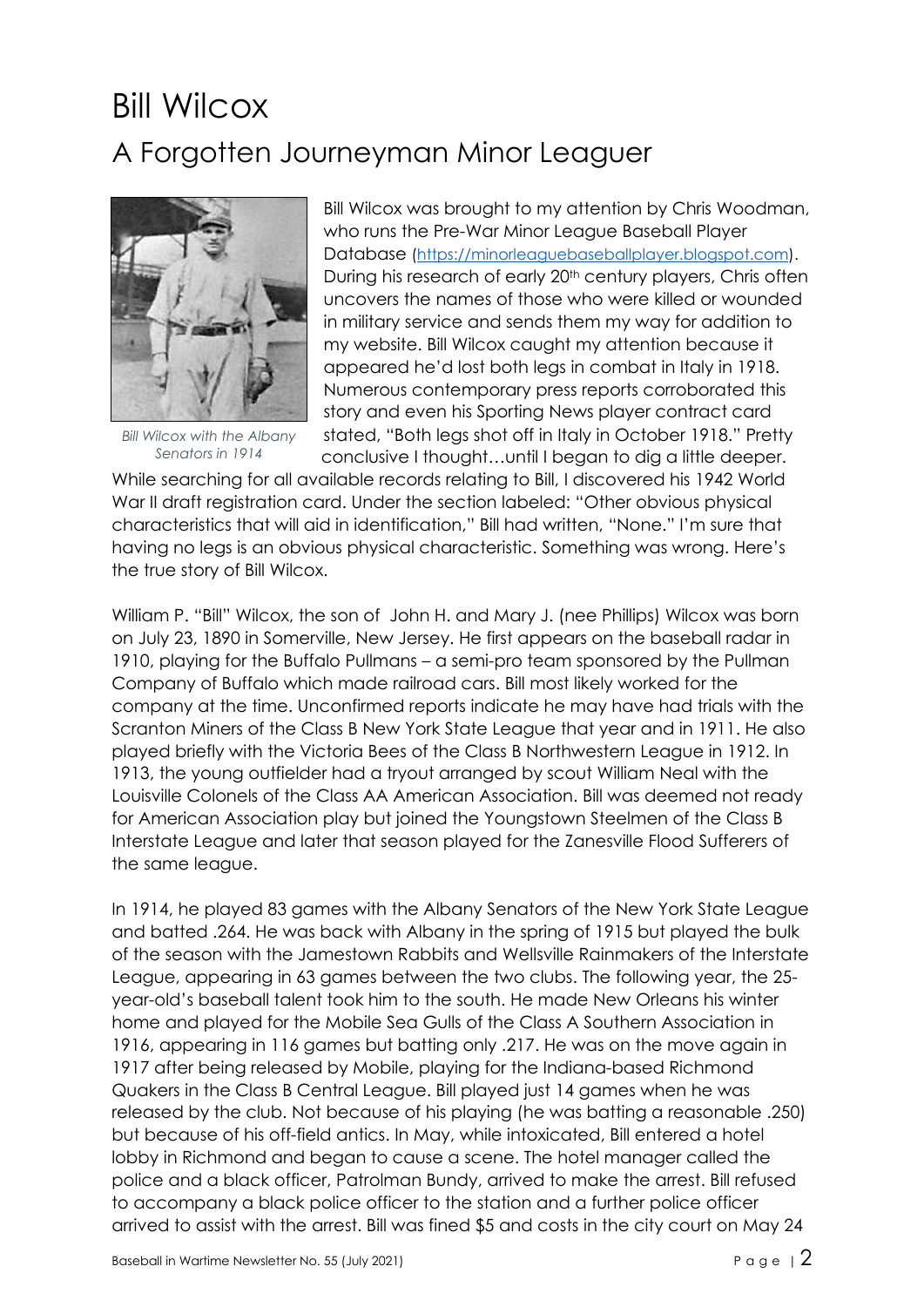and was released by Quakers manager Bade Myers who refused to countenance such behavior.

Bill's next stop was as manager of a semi-pro team in Patterson, Louisiana, but that would also not last for long. On April 6, 1917, the United States entered the global conflict that became known as World War I. Bill had registered for the draft in June of that year, but rather than wait to be called into the Army he enlisted in the Marine Corps in August. Following boot camp at Parris Island, South Carolina, Bill was attached to the 114<sup>th</sup> Company, 3<sup>rd</sup> Provisional Regiment, and sent to the Caribbean nation of the Dominican Republic where he was stationed at Marine Barracks, Fort Ozama in Santo Domingo. The Dominican Republic had gone through numerous uprisings over the years and the United States had intervened in 1916, leading to numerous clashes with local bandits. Despite these encounters there was still time to play baseball and Bill wrote home that his company team was the best in the Marines.

In October 1918, having been in the Dominican Republic for a year, Sergeant Wilcox was wounded during one such encounter with bandits and was shot four times in the arm and legs. He was one of 14 Marines that had been wounded by November with four having been killed. Bill was returned to the United States for hospitalization and discharged from military service in May 1919.

The first report of Bill losing his legs appeared in the *St. Louis Post-Dispatch* on November 5, 1918. The article stated that Bill "had both legs blown off by a shell while in action on the Italian front." Four days later, the *Plainfield Courier-News*, which covered his birthplace of Somerville, New Jersey, noted that he had only been wounded and that it had taken place in Santo Domingo, but the incorrect stories continued to circulate. The *Pittsburgh Daily-Post* of November 22, declared: "Outfielder Bill Wilcox Loses Both Legs in War," while as late as February 13, 1919, the *Richmond Palladium and Sun-Telegram* stated: "WILCOX'S LEGS TORN OFF BY BIG SHELL." Even as late as April 1919, there was still talk of Bill's tragic injuries. Major League left-hander Rube Kroh, who played against Bill when playing for the Nashville Vols in the Southern Association in 1917, and saw action at Argonne in France, mentioned in a letter to the president of the New Orleans club that he was "sure sorry they knocked [Bill Wilcox's] pins from under him."

How these stories came about I have no idea. One newspaper, the *Arkansas Democrat*, even goes as far as explaining that it happened during the Battle of the Piave River. I can only assume it was a case of mistaken identity, but I've never been able to identify the actual person who suffered these tragic wounds.

Despite the profound and final statement, "Both legs shot off in Italy in October 1918," appearing on his Sporting News player contract card, the story doesn't end there. With both legs intact, despite bullet wounds, Bill set about continuing his baseball career. In 1920, the 29-year-old started the season with the Battle Creek Custers of the Class B Michigan-Ontario League, appearing in 39 games and batting .298, before joining the Kalamazoo Celery Pickers of the Class B Central League, where he played 93 games and batted .279. It seems he didn't return to organized baseball in 1921, and in December of that year he married Anna Kelly at Batavia, New York. Baseball came calling again in 1922, this time as an umpire and he started the season officiating in the Central League. However, when Carrington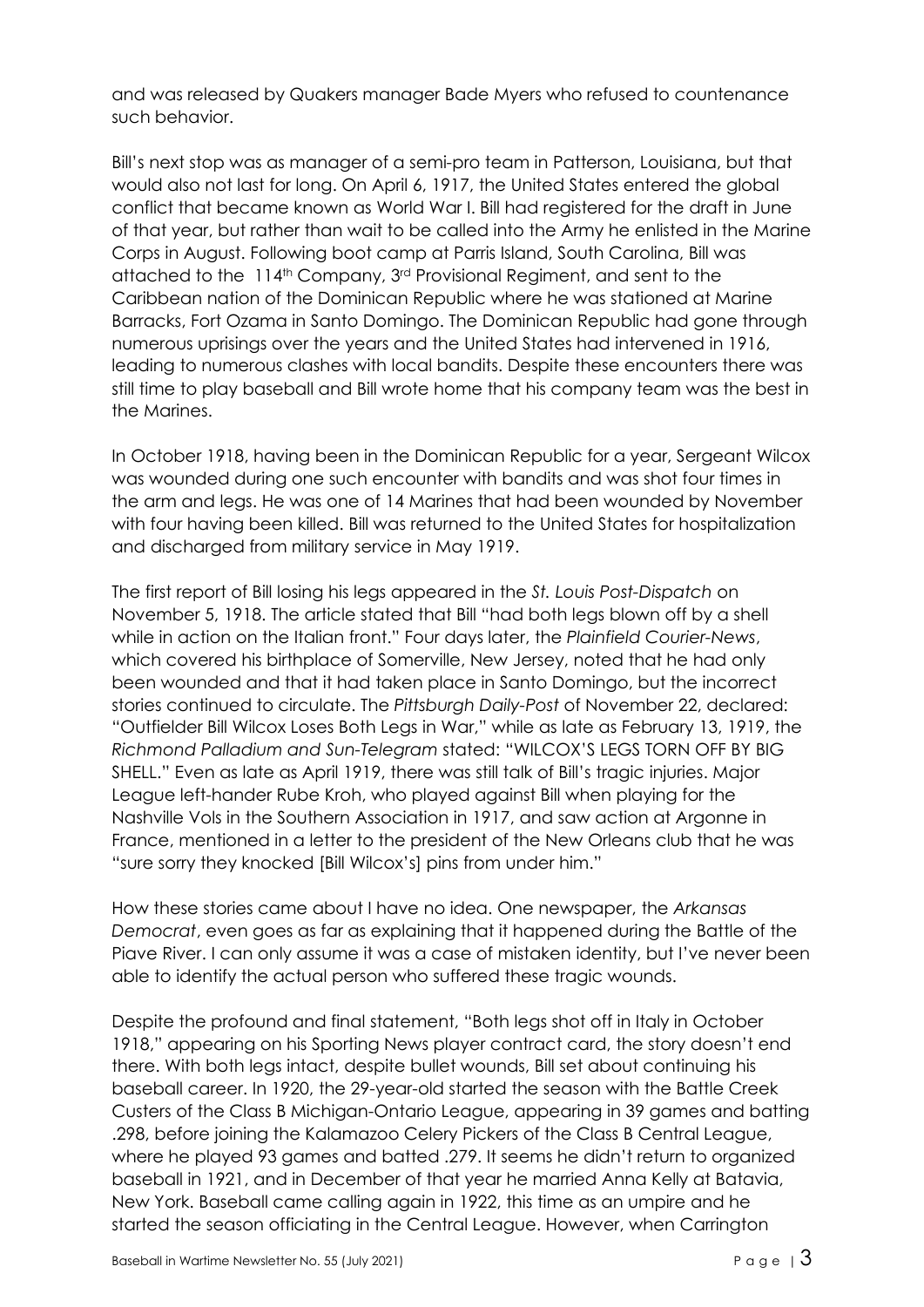Sweeney, manager of the Ionia Mayors of the same league left to join the Muskegon team, Bill took over as player/manager and made 19 appearances on the field for a .250 batting average.

Bill was out of baseball in 1923, by which time he and Anna had two children, Gloria and William (Barbara and David completed their quartet of children, arriving in 1926 and 1931 respectively). He returned for a final time in 1924 as an umpire in the Class B New York-Penn League before starting a career as an auto bodybuilder at the Chevrolet plant which had opened in Buffalo, New York in 1923.

In April 1942, with the world at war again, 51-year-old Bill registered for the draft that was known as the "Old Man's Draft" because it targeted men 45-64 years of age. By this time Bill was working for the Curtiss-Wright Corporation in Buffalo, the largest aircraft manufacturer in the United States.

Bill and Anna had been married 58 years when Anna passed away in 1980. Bill was 10 days shy of his 92nd birthday when he died on July 13, 1982. He is buried at Forest Lawn Cemetery in Buffalo.

#### The Homestead Grays Give Soldier Team a Rare Taste of Defeat



*Josh Gibson*

On August 11, 1943, 5,093 fans witnessed the Negro National League Homestead Grays take on the New Cumberland Reception Center Army team at Pittsburgh's Forbes Field. The soldier team – all from Pennsylvania - had an impressive record of 30 wins in 33 games but the Negro Leaguers boasted a formidable lineup that included five future Hall of Famers – Josh Gibson, Buck Leonard, Cool Papa Bell, Jud Wilson and Ray Brown.

Beneath the floodlights the soldiers opened the scoring in the top of the first with a single by second baseman Lynn Myers, who had played for the Cardinals in 1937/38, and a double to left field by third baseman Bobby Rhawn, who would play three post-war seasons in the majors. The Grays tied the score in the bottom of the first with singles from centerfielder Jerry Benjamin and first baseman Buck Leonard,

followed by a long fly from Josh Gibson. The soldiers went ahead again in the second with a single by catcher Bill Peterman, who played just one game with the Phillies in 1942, and a triple from leftfielder Chuck Harig, who was with the Lancaster Red Roses before military service.

The soldiers maintained their lead until the bottom of the fourth, when Leonard ledoff with a home run into the right field stands. Gibson followed with a triple that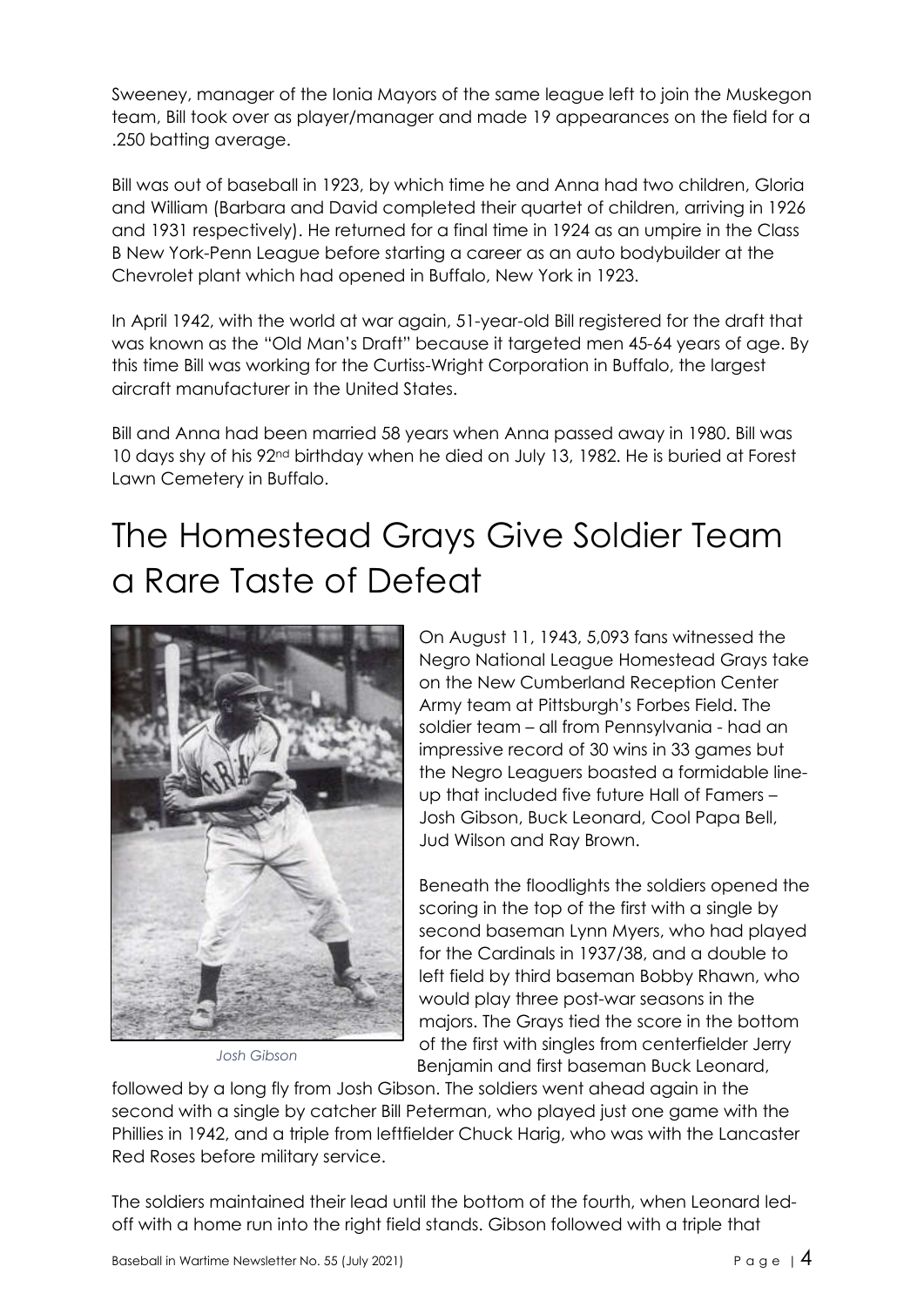travelled 420 feet over Pat Mullins' head in centerfield but was run down between third and home on Dan Bankhead's fielder's choice. Right fielder Vic Harris was safe on an error and Bankhead scored when Harris was caught in a run down between first and second, giving the Grays a 3-2 lead.

The lead was short-lived as the soldiers responded in the top of the fifth when Rhawn doubled to left, shortstop Stan Shargey, who was with the Centreville Red Sox before service, hit a long fly to right and Rhawn tied the game on a fielder's choice.

The Grays surged ahead in the bottom of the sixth when Benjamin and Leonard singled and were both sent home on a 400-foot double from Gibson. With a 5-3 lead, the Grays added an insurance run in the eighth and pitcher Ray Brown held the soldiers scoreless over the final four frames. Phillies hurler Tommy Hughes suffered the loss.

| New Cumberland Reception Center |           | <b>Homestead Grays</b> |           |
|---------------------------------|-----------|------------------------|-----------|
| <b>Tommy Hughes</b>             | P         | Ray Brown              |           |
| <b>Bill Peterman</b>            |           | Josh Gibson            |           |
| Ducky Detweiler                 | 1 B       | <b>Buck Leonard</b>    | 1 B       |
| Hal Marnie                      | 2B        | Joe Spencer            | 2B        |
| <b>Bobby Rhawn</b>              | 3B        | <b>Jud Wilson</b>      | 3B        |
| <b>Stan Shargey</b>             | SS        | Sam Bankhead           | SS        |
| Chuck Harig                     | LF        | Cool Papa Bell         | ΙF        |
| Pat Mullin                      | CF        | Jerry Benjamin         | CF        |
| Lynn Myers                      | <b>RF</b> | <b>Vic Harris</b>      | <b>RF</b> |
| Joseph Lawler                   | Manager   | Candy Jim Taylor       | Manager   |

Jerry Kruman lived in the Oakland area of Pittsburgh, right near Forbes Field. He worked at the ballpark from age 11 to age 17, doing whatever the players needed. He often went to Isley's Restaurant for food and brought it back to them, and Jerry and his friend alternated days getting paid \$1 a day by Rip Sewell to stand in the batter's box when he worked on his ephus pitch. Rip would come in two hours before the team to work on his pitch.

But the most exciting thing he recalls about his time at the ballpark was that August evening in 1943, when the Homestead Grays played a US Army team. Jerry and his friend were there way before the game because they were running errands for players, or to sell newspapers, and the Grays realized that they hadn't brought a batboy that day. They looked around and saw the two (white) boys there and asked them to stand up. Jerry was the taller of the two, and he got called to be the batboy for the Grays that night. He was like one of the team...helping them out...even sitting on the bench with them. Jerry crossed the color line the other way. At the end of his night, Jerry was given \$20 for his services, and he donated that to the Bond Drive. For years, Jerry, now 92, has told the story of that day to his family, and his son Steve has been searching for a photograph that shows his dad with the Grays. If anyone can help with a photo of the Grays from that day with Jerry as the batboy, I'll gladly pass it along to the family.